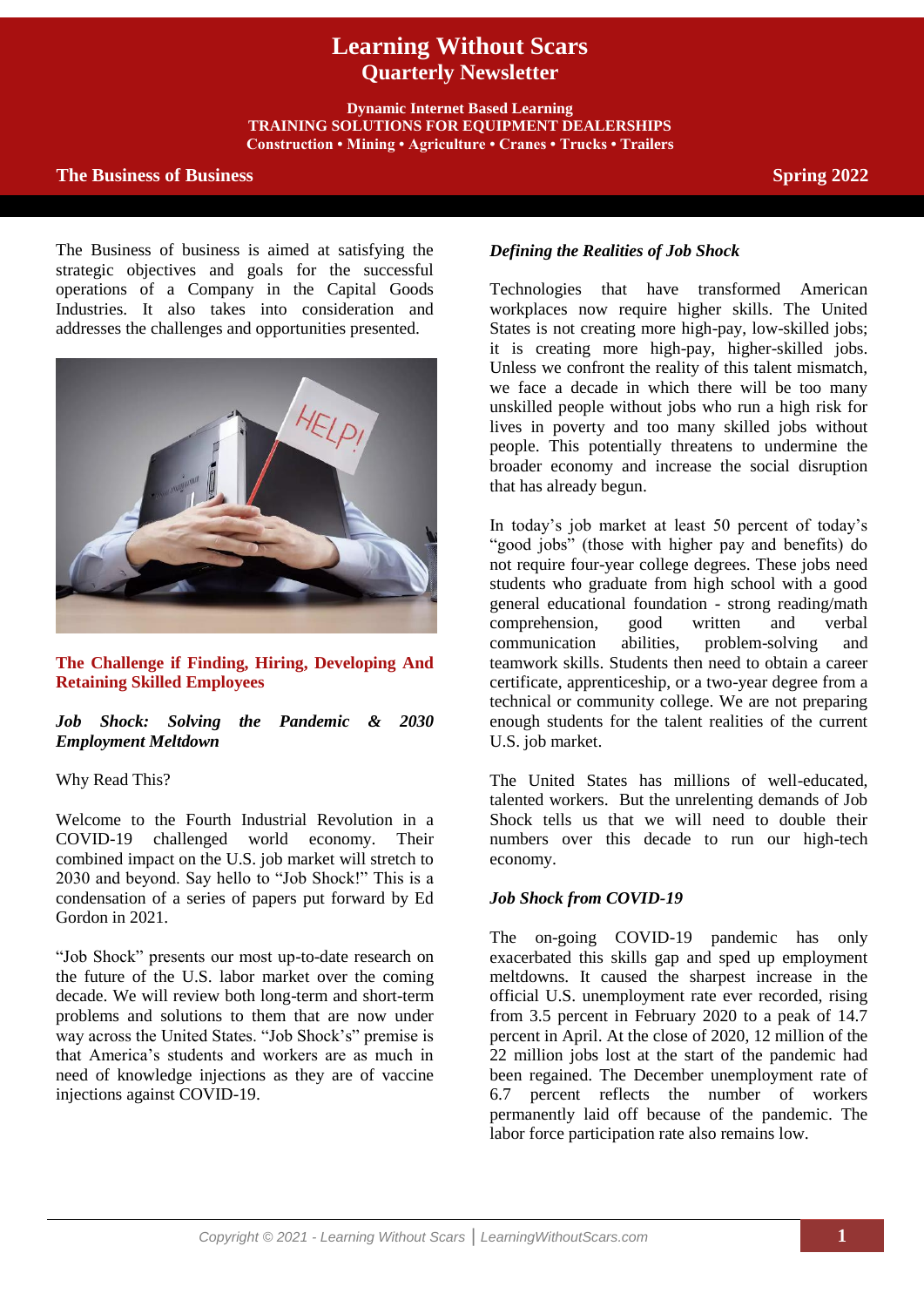But the effect of COVID upon different industries and jobs has been very uneven. The leisure and hospitality sector has been particularly hard hit with its low-wage workers experiencing the greatest job loss. Payrolls for couriers and messengers have increased by over 20 percent.

While many businesses lay off workers, others are struggling to fill job vacancies. Overall U.S. businesses continue to cut job training programs, further widening the skills gap. Businesses are increasing investments in automation and technologies that facilitate remote work. The continuing Fourth Industrial Revolution will further raise demands for workers with the skills needed to invent, use, maintain, or repair advanced technologies.

The COVID-19 pandemic is illustrating that skill shortages can have lethal results. COVID-19 vaccine manufacturers have hundreds of vacant jobs in such areas as engineering and quality control. There are acute shortages of critical-care doctors and nurses as well as lab technicians to process COVID tests. How many of the over 400,000 dead (greater than the death toll of the U.S. armed forces in World War II) could have been saved if we had fewer shortages of medical personnel in COVID hot spots?

Also, the skilled people we take for granted to meet our daily needs are in short supply. As computer systems have become more and more central to our daily lives, breakdowns and threats to the security of our private information proliferate. Finding a qualified plumber, carpenter, electrician or medical technologist has become more difficult in many communities. If more effective talent development efforts are not initiated, there is a real danger that the world will not end in a big bang, but that it will come to a slow grinding halt due to a lack of workers with the skills needed to maintain advanced technologies. Welcome to Job Shock!

### *Job Shock Objectives*

The goal of the "Job Shock White Paper" is to raise awareness of the broad scope of the changes needed to equip students with the education and skills needed for 21st-century jobs and careers. And we must retrain workers with the specific skills needed by employers. There are solutions already under way in communities across the United States that can help your local area. But these solutions are not easily available to all.

We see the most promising responses to Job Shock coming from regional cross-sector partnerships composed of business owners and managers, educators, parents, government officials, union leaders, non-profit associations, and others. These partnerships have begun regionalized initiatives to rebuild their outdated education-to-employment systems.

"Job Shock" is a call to action. We need to work together in initiating the systemic changes needed to prepare more people for better paying jobs and thus create a more equitable and prosperous economy over this decade.

Let's not forget how technology has dramatically transformed workplaces and occupational requirements over the last 50 years. Unfortunately, other parts of American society have failed to adapt to these labor market changes thus contributing to the social unrest the United States is now experiencing.

So, What Has Changed?

Would You Use a Videotape in a Blu-ray Disc Player?

The days of semi-skilled, blue-collar factory jobs are fast disappearing. These jobs once provided a 19-yearold high school graduate or drop-out with the wages and benefits needed to support a family with a middleclass standard of living. Thinking that working in lowskill manufacturing or service occupations will propel you into the middle-class today is as sensible as buying a videotape for a Blu-ray disc player.

The decline of many types of U.S. manufacturing jobs was a hot political issue in both the 2016 and 2020 Presidential elections. The economic consequences of the closing of large manufacturing plants, particularly those making automobiles and large household appliances, has been especially severe. Many of these factories were located in smaller cities in which they were the central economic engines of their communities since the 1950s. They provided large numbers of assembly-line workers with well-paying, lower-skill blue-collar jobs. The growing prominence of electric vehicles has made such auto plants obsolete. The new technologies used in these vehicles mean that robotics are a central feature of their assembly lines. Such assembly lines depend on higher-skill workers who control, maintain, and repair the automated equipment. Manufacturing in general is undergoing a similar transition with jobs that support automated equipment growing dramatically.

The December 2020 survey of the National Association of Manufacturers illustrates the rapid escalation of skills demanded in manufacturing. Even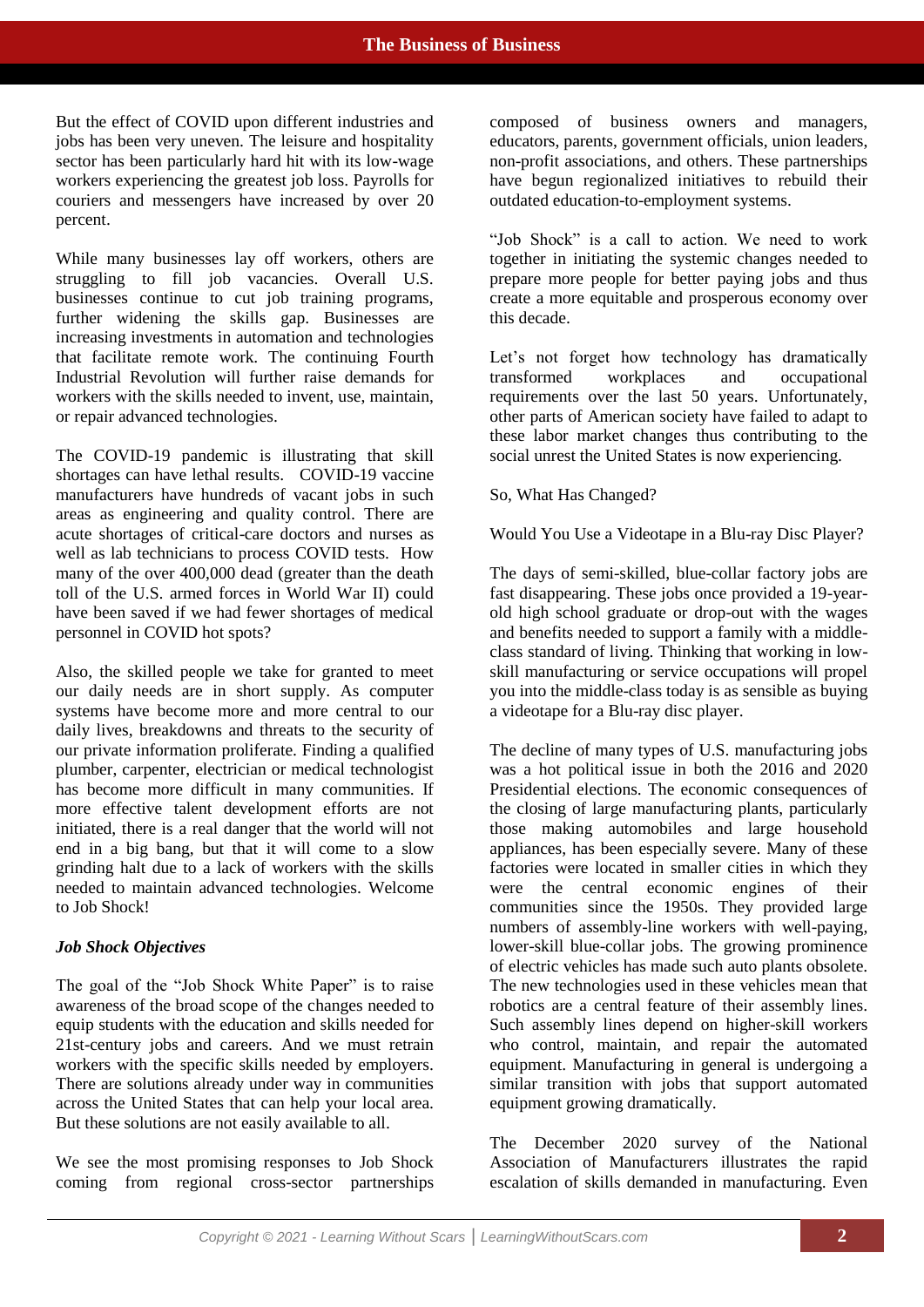in the midst of the COVID-19 pandemic, respondents reported the "inability to attract and retain talent" as their top business challenge. The Manufacturing Institute has projected that 2.4 million manufacturing jobs will likely be unfilled over the next decade due to skill deficits.

The Fourth Industrial Revolution is wiping out many types of middle-skill jobs. The COVID-19 pandemic has more severely affected middle-skill and low-skill workers. More individuals see both their financial well-being and social status threatened. This has helped to fuel the growth of populist movements that are latching on to conspiracy theories or finding other scapegoats to blame for their current jobless or lowpaying job situations. They are placing the blame on the wrong targets. They should be directing their anger at inadequate or outmoded training and education systems that do not provide the skills needed for the jobs that are currently in demand.

### *Demographic Time Bomb*

The United States and the world are facing a structural labor-market race between advancing technology, on the one hand, and demographics and education on the other. In the United States alone, 79 million babyboomers are retiring between 2010 and 2030. The U.S. Census Bureau projects that one in five Americans will be 65 or older in 2030 and by 2025 the number of retirees will be enough to populate 27 Florida's. While the US population is projected to grow to over 355 million in 2030, an increase of about 6 percent, the working age population 18 to 64 is only projected to increase by 2 percent.

Similar demographic shifts are also occurring in other nations in Europe and Asia. Birthrates are falling significantly in Italy, Germany, China, Japan, and South Korea to name a few. In these nations as in the United States, the working age population is supporting an ever-growing number of retirees. This demographic shift increases the importance of raising worker productivity. In most nations, the current pace of education reform and worker retraining will be too little, too late. For example, in China, about 70 percent of the labor force remains unskilled as its huge rural population is relegated to inferior schools where most students receive no more than a junior high education. (Rozelle, Invisible China)

The central premise of this "Job Shock" White Paper is that radical improvements in educational and training programs are needed to obtain a global labor force that meets the Fourth Industrial Revolution's technological

demands. American businesses have become overreliant on importing foreign talent. However, as the world-wide war for talent heats up, it will be virtually impossible for the United States to use this strategy to compensate for our chronic domestic talent shortages. This situation is likely to become more acute between 2020 and 2030.

# *Lessons from the Past*

This is not the first time the United States has struggled with job shock. Beginning in the 1890s, the spread of electric power led to mass production methods in factories and population shifting from farms to cities. Factory technologies required workers with basic reading and math skills. To meet these expanded educational needs, compulsory taxsupported education gradually spread across the nation.

The launch of Sputnik in 1957 triggered the Space Race between the United States and the Soviet Union. This spurred the growth of the American aeronautic and defense industries with a consequent rise of jobs and careers in STEM (science, technology, engineering and mathematics) areas. Encouraged by federal funding, many initiatives sought to improve and expand STEM education and interest more students in pursuing careers in these areas. The 1970s saw the introduction of personal computers (PCs) in homes and businesses across the United States further expanding technical employment growth.

The good news is that there is not a fixed number of jobs in the U.S. economy. These past disruptive job transitions provide evidence that personal attitudes toward jobs do change and that the American labor market is very elastic. The new job requirements of the 1970s sparked a nationwide impetus for improving reading, math, and science instruction in elementary and secondary schools. There also was tremendous growth in educational options at the college level, and U.S. businesses developed in-house training and education programs for new and incumbent workers.

# *Today's Job Demands*

The Space Race and computer technology revolution produced islands of educational excellence but did not lead to the general development and expansion of education programs across the United States. The current education-to-employment system lags far behind the rate of change in the skill demands of the U.S. labor economy. Two-thirds of occupations now require post-secondary education, while a high school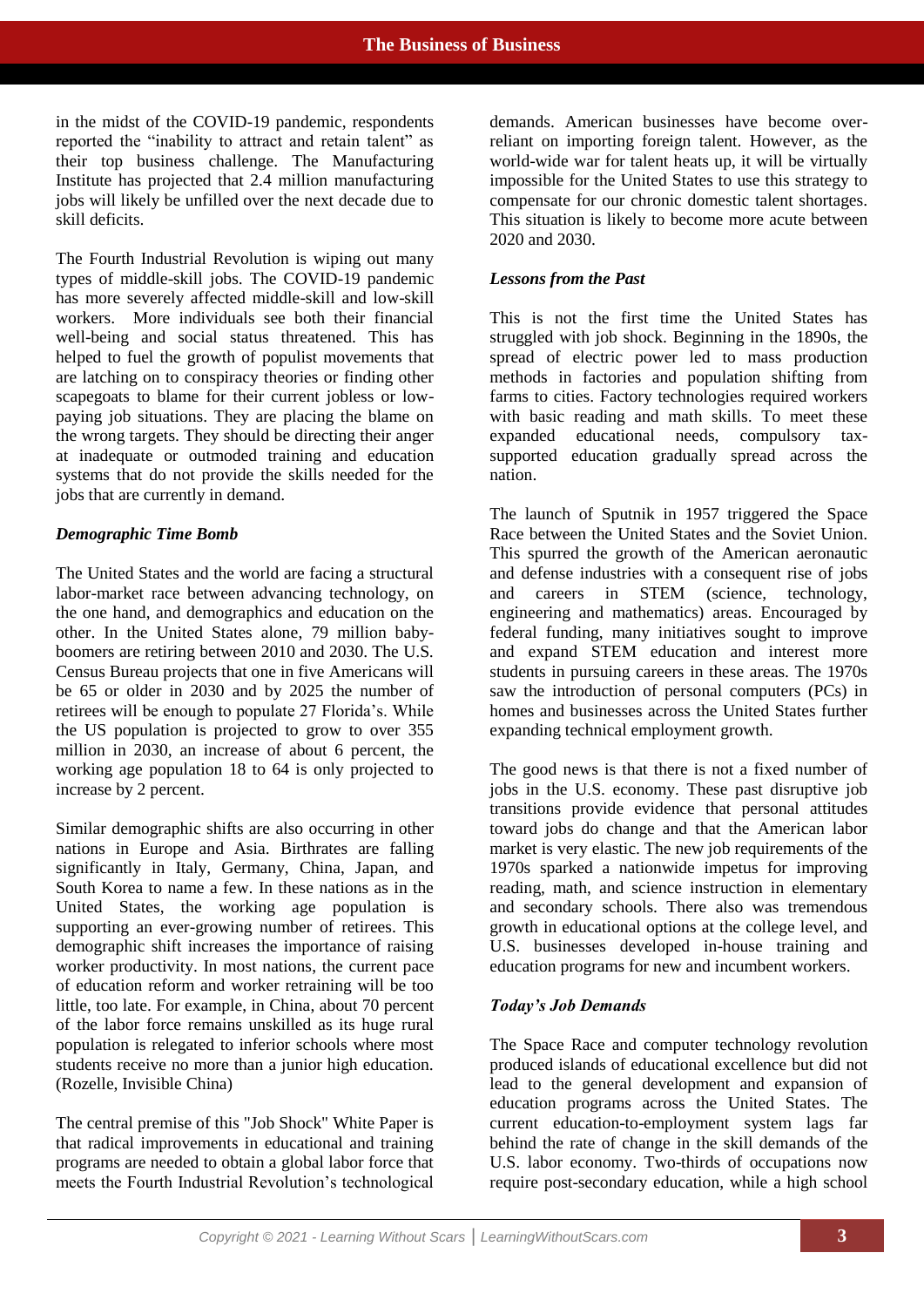education or less suffices for only about one-third of jobs.

The challenge we now face is that only about one-third of our high school graduates leave school with reading and math comprehension at the twelfth-grade level. These skill levels are needed for the successful completion of post-secondary certificates, apprenticeships, community college two-year degrees, or four-year degrees.

Today's technologies are increasing the importance of the ability to work in teams that often include workers in a variety of skill and job classifications. This in turn is heightening the importance of so-called "soft skills," such as effective communication, problem-solving, self-motivation, time management, leadership, and ethical workplace standards.

The COVID-19 crisis has abruptly changed workplaces and skill demands worldwide. It is increasing the adoption of automation, robotics, and technologies that facilitate remote-work options. In this changed environment, adaptability has become a vital skill. A key to adaptability is the cognitive ability of learning how to learn as it enables workers to quickly gain new knowledge and analyze how to implement it to meet new workforce challenges.

We are now in the throes of Job Shock. Too many Americans, both young and old, cannot find a good job and many have given up even looking for one. The U.S. labor market participation rate began a downward slide after the 2010 recession and has dived by two percentage points over the past year as the COVID-19 pandemic has decimated some sectors of the U.S. economy. (U.S. Bureau of Labor Statistics, January 2021) This makes the official unemployment rate an inaccurate barometer of workforce conditions.

The United States is now facing a need to provide updated education and training to two expanding sectors of the adult population – those who are not currently employed and those who need to transition to other occupations due to the impact of the COVID pandemic. In addition, the talent development needs of the current workforce must be addressed. In next month's Gordon Report, the "Job Shock" White Paper will examine the current education and skills profiles of different segments of the U.S. population and what consequences we can expect over the next decade if changes are not made.

# *The Kids & Workers Are Not "All Right"*

Many students and workers cannot accept the new reality that they are undereducated for many jobs in this decade's labor market, let alone future ones!

KNAPP has created a robot for warehouses with the dexterity to recognize and sort random items with 99 percent accuracy. Once such robots are put into operation, humans would continue to work alongside them, but the catch is that these workers will need a whole set of additional skills.

"If this happens 50 years from now," stated Pieter Abbeel, an artificial intelligence professor at University of California, Berkeley, "there is plenty of time for the educational system to catch up to the job market." The trouble with his prediction is that the COVID-19 pandemic has sped up companies' plans to further automate workplaces today!

Throughout the course of the COVID-19 pandemic, small business owners have consistently reported that the quality of labor was an important business problem. In a February 2021 National Federation of Independent Business survey, 56 percent of the respondents were trying to hire and 91 percent of these employers reported few or no qualified applicants for their job openings.

This situation is the result of outdated regional education-to-employment systems across the United States. They have largely become broken pipelines with an inadequate flow of people qualified to fill local jobs. Unfortunately, this skills-jobs gap has persisted throughout the last two decades. As labor economist, Kevin Hollenbeck wrote in 2013, "I am reminded of the adage about the frog in the pot. If you put a frog into a pot of boiling water, it will jump out. But if you put a frog in a pot of water and then slowly boil it, the consequences will be dire for the frog. We (workers, employers, policymakers, and politicians) like that frog, have not been alarmed enough by the signals of a widening skills-jobs gap....to jump to action, and now we face the dire consequences in the form of a "talent cliff."

The COVID-19 pandemic has made this talent cliff steeper. The switch to remote schooling has meant that many students may be behind as much as a full grade level. Jobs go unfilled due to the lack of qualified applicants while more workers remain unemployed for six months or more and the laborforce participation decreases. Clearly the kids and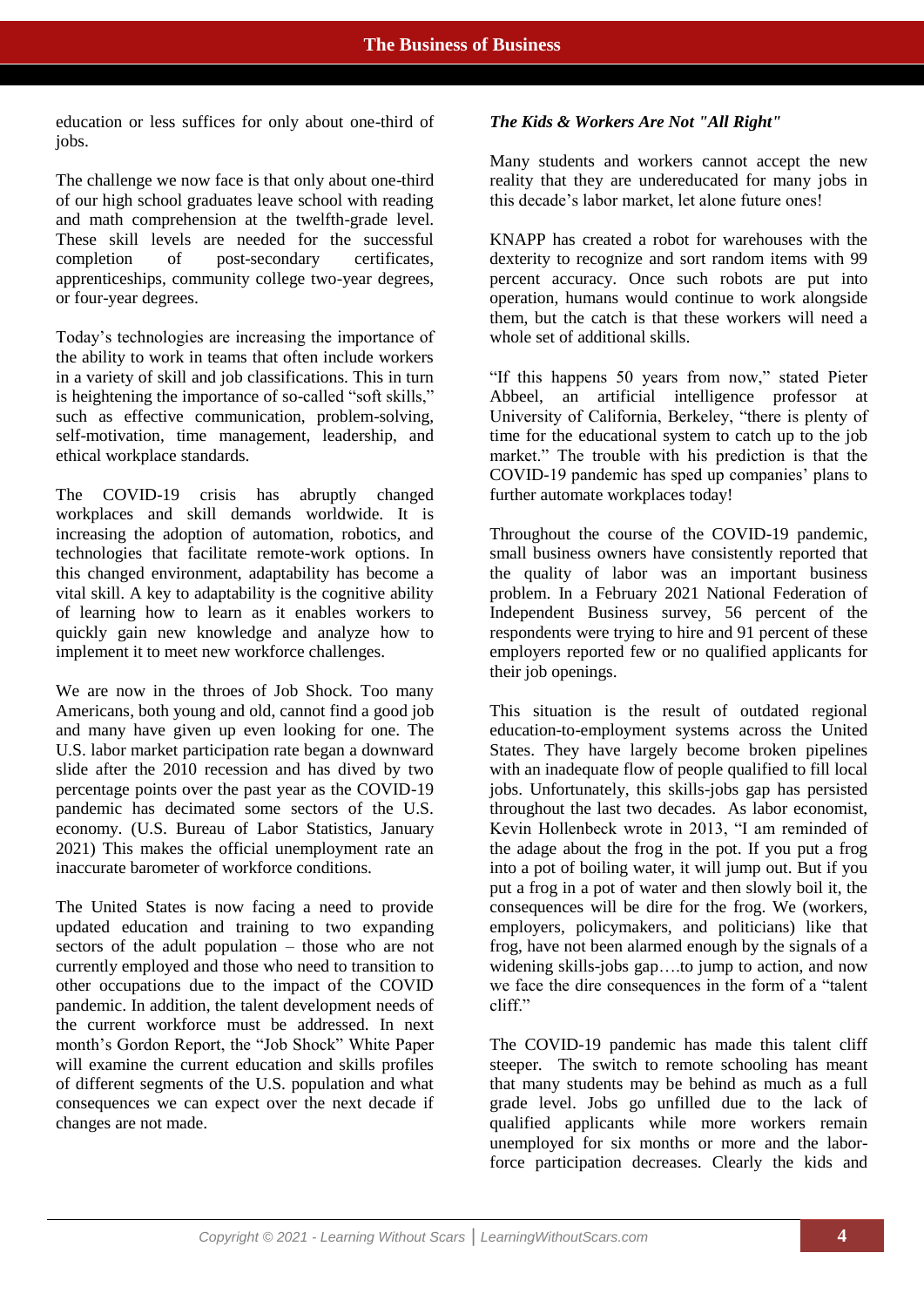workers are not "all right." Denial or wishful thinking will not change this job shock reality.

# *Knowledge Shock*

The 2017 film "Hidden Figures" focuses on the lives of three African-American women who NASA hired because of their advanced math attainments. Through making important contributions to NASA's space mission, these women overcame race and gender discrimination, earned the respect of their co-workers. and secured career advancement. These three women are unsung heroes of the U.S. space race against the Soviet Union.

What was a major reason for their success? With the long-term help of their parents, each of the women overcame formidable barriers to obtaining the educational preparation that developed their mathematical talents. Education is a shared responsibility between parents and schools. Education should begin at home. Habits of learning should be instilled there. Parents can help a child learn-how-tolearn by fostering each child's personal talents and interests.

Unfortunately, America's popular culture does not esteem educators or link educational attainment to success in life. Parents are the primary motivators of their children. If parents do not believe that doing well in school is very important, neither will their children.

Many parents also believe that their local school is providing a good education to their children. Regretfully, this is often not the case. Education levels have not kept pace with skill demands in workplaces.

There is ample evidence that K-12 education in the United States is not providing many students with the educational foundations needed for their future development. Every two years, nationwide achievement tests are given to students in grades 4, 8, and 12. The National Assessment of Educational Progress commonly called the "Nation's Report Card" is conducted by the U.S. Department of Education. Recent results have been nothing short of alarming.

Students are ranked at four levels: below basic, basic, proficient (at grade level), and advanced (above grade level). The Grade 4 test results in 2019 were: 65 percent read below grade level, 26 percent were at grade level, and 9 percent were above grade level. Fourth grade is a crucial point for reading attainment because in the first three grades' students are taught how to read, but by the fourth grade they should have

attained a level of reading proficiency that enables them to learn how to learn.

At grade 12 in 2019, 37 percent received NAEP reading scores of proficient or above. However, 30 percent were at the below basic level which was larger than in any previous assessment year. In math only 24 percent of high school seniors were at the proficient or above levels.

Yet paradoxically, the U.S. high school graduation rate has been rising. How can this be explained? Gradelevel standards are being downgraded or bypassed. For instance, failing students are enrolled in special "credit recovery programs" that allow them to move on to the next grade or graduate with no or minimal academic standards for a passing grade. Clearly all high school degrees are not equal!

The NAEP scores indicate that a large proportion of U.S. students are not equipped with the basic educational foundation needed for success in postsecondary programs. About 67 percent of high school graduates attend higher educational institutions. After six years only about one-third complete a degree, certificate or apprenticeship.

Many of these students take either the SAT or ACT exams that are designed to access their readiness for higher learning. Between 1967 and 2017 overall test scores on these exams have declined. In 2019 only 37 percent of ACT takers and 45 percent of SAT takers tested fully ready for post-secondary programs.

Higher-educational institutions are compelled to offer remedial education for entering students. About 40 percent of entering freshmen are now enrolled in noncollege credit reading, math, or written communication classes. At some institutions over 90 percent of entering students need remedial education. Poor student preparation is also leading to declining quality in higher education.

America does have excellent schools and universities. On the 2020 Social Progress Index, the United States ranked first in the world in the quality of its universities. But on this same index, the United States ranked 91st in student access to a quality elementary/secondary education. Over the past decade, the decline of the U.S. rank on this indicator has been greater than that any other nation. Unless widespread systemic reform of U.S. K-12 education becomes a national priority, a significant proportion of the next generation of American workers will be under-skilled for employment in the workplaces of the future.